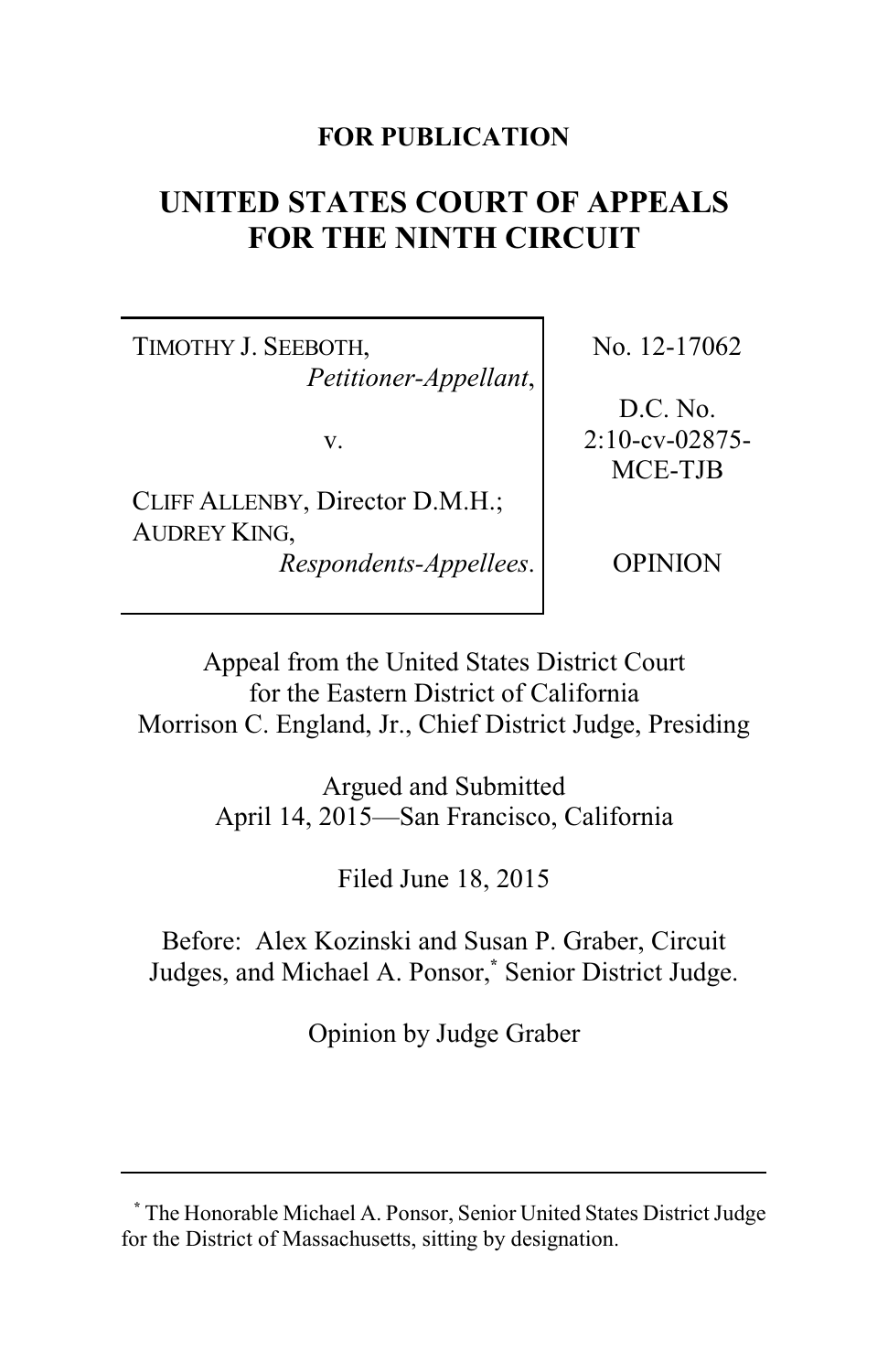# **SUMMARY\*\***

### **Habeas Corpus**

The panel affirmed the district court's denial of a habeas corpus petition asserting that the absence of a provision in California's Sexually Violent Predator Act (SVPA) setting forth a time within which to hold a trial extending the term of commitment is facially unconstitutional.

The petitioner claimed that the lack of a timing provision for sexually violent predators (SVPs) violates the Equal Protection Clause of the Fourteenth Amendment because, under California law, other civilly committed persons – mentally disordered offenders and individuals found not guilty by reason of insanity – have a statutory right to a recommitment trial within a specified period. The state courts held that SVPs are not similarly situated to mentally disordered offenders and individuals found not guilty by reason of insanity for the purpose of challenging the lack of a timing provision in the SVPA.

Reviewing under the Antiterrorism and Effective Death Penalty Act of 1996, the panel did not need to resolve the question of whether a citation by the California Supreme Court to *People v. Duvall (In re Duvall)*, 886 P.2d 1252 (Cal. 1995), constitutes a reasoned decision, and in turn did not need to decide which state court issued the last reasoned decision, because the California Supreme Court and Superior

This summary constitutes no part of the opinion of the court. It has been prepared by court staff for the convenience of the reader.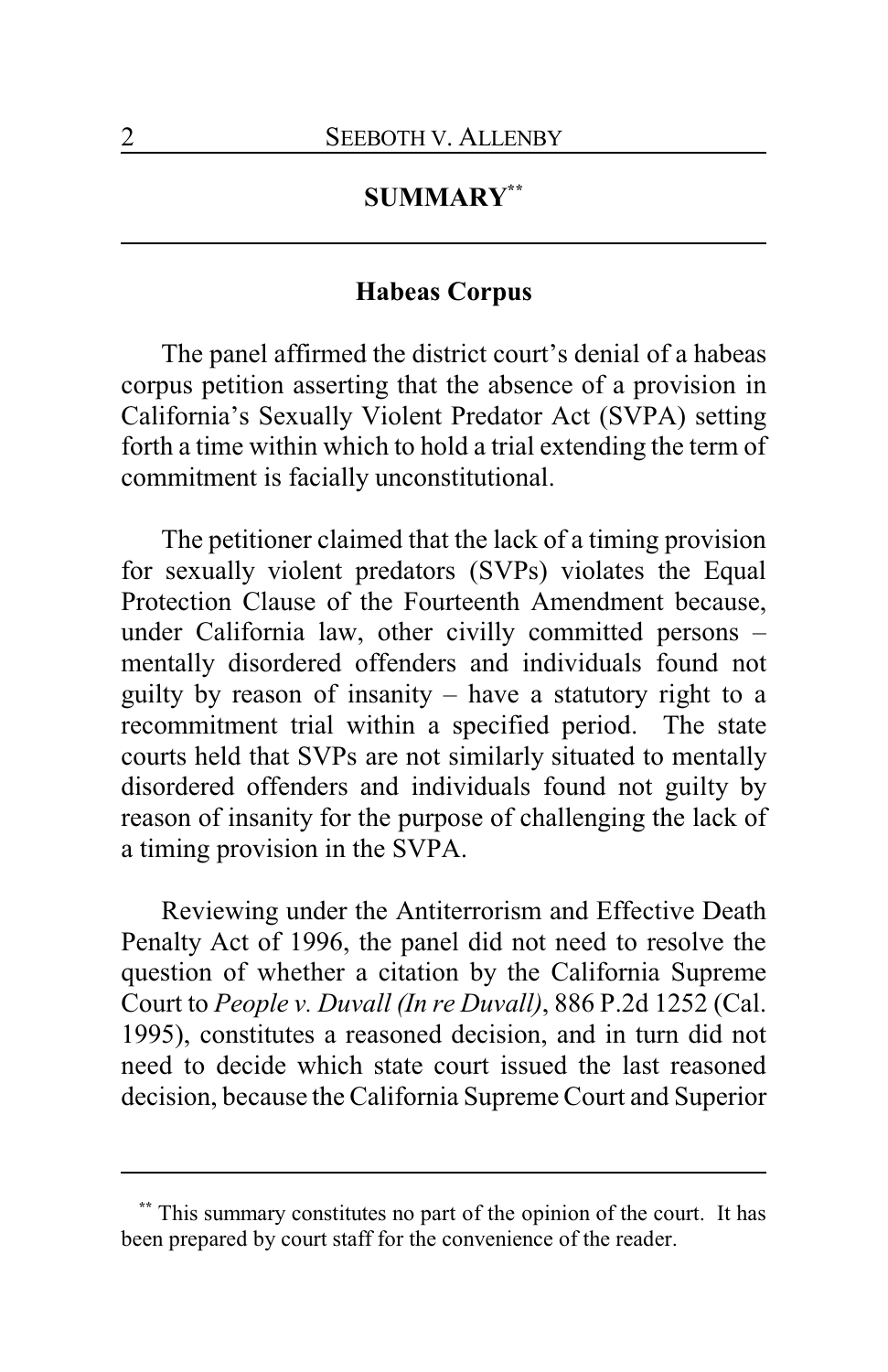Court decisions in this case share common reasoning that does not apply federal law unreasonably.

The panel held that state courts may reasonably apply the rational basis test when considering equal protection challenges to civil commitment laws.

The panel held that with respect to the procedural steps in the civil commitment process that are at issue here, the state courts reasonably concluded that the state legislature had a rational reason to distinguish between individuals who have been found to be mentally ill and dangerous and individuals who have been found to be mentally ill and *sexually* dangerous. The panel therefore concluded that it was not objectively unreasonable for the state courts to hold that the lack of a timing provision in the SVPA does not deprive SVPs of equal protection of the laws, and that the California courts did not contravene clearly established federal law.

# **COUNSEL**

Michael B. Bigelow (argued), Sacramento, California, for Petitioner-Appellant.

Tami M. Krenzin (argued), DeputyAttorneyGeneral, Kamala D. Harris, Attorney General of California, Michael P. Farrell, Senior Assistant Attorney General, and Brian G. Smiley, Supervising Deputy Attorney General, Sacramento, California, for Respondents-Appellees.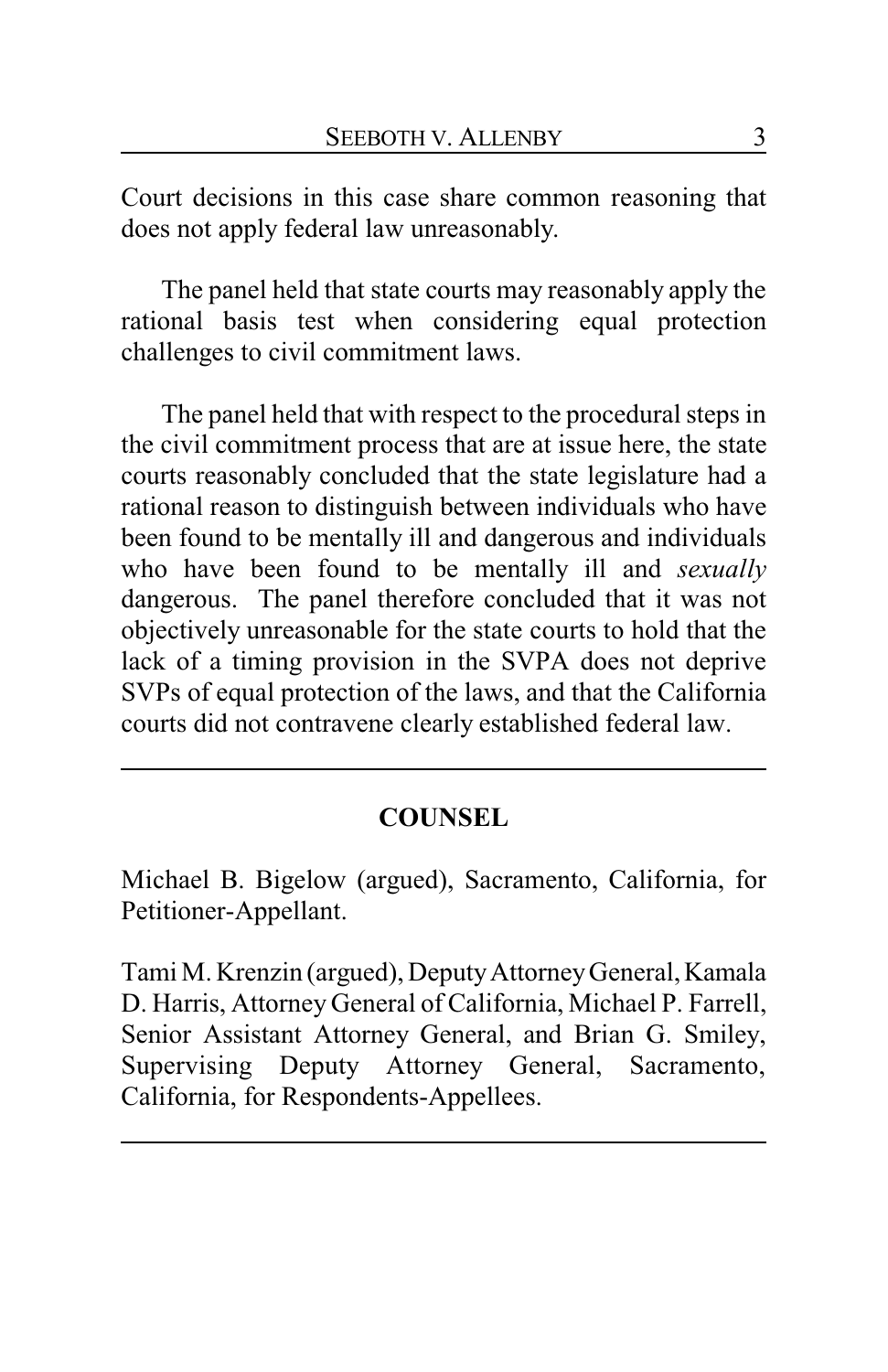#### **OPINION**

GRABER, Circuit Judge:

In this habeas case, Petitioner Timothy Seeboth claims that California's Sexually Violent Predator Act ("SVPA"), Cal. Welf. & Inst. Code §§ 6600–6609.3, is unconstitutional on its face. Specifically, he asserts that the absence of a provision setting forth a time within which to hold a trial extending the term of his commitment denies him equal protection of the laws because, under California law, other civilly committed persons have a statutory right to a recommitment trial within a specified period. The state courts and the district court denied relief. Because the California state courts reasonably held that this aspect of the SVPA does not deprive Petitioner of equal protection of the laws, we affirm.

#### FACTS AND PROCEDURAL HISTORY

## A. *The SVPA and Other California Civil Commitment Laws*

California has enacted a set of civil commitment statutes that are triggered only after criminal charges have been filed. *Hubbart v. Superior Court*, 969 P.2d 584, 587 (Cal. 1999). The SVPA, which is one such statute, reflects the California legislature's "concern over a select group of criminal offenders who are extremely dangerous as the result of mental impairment, and who are likely to continue committing acts of sexual violence even after they have been punished for such crimes." *Id.* The state may file a petition to civilly commit a person as a sexually violent predator ("SVP") if that individual (1) has been convicted of a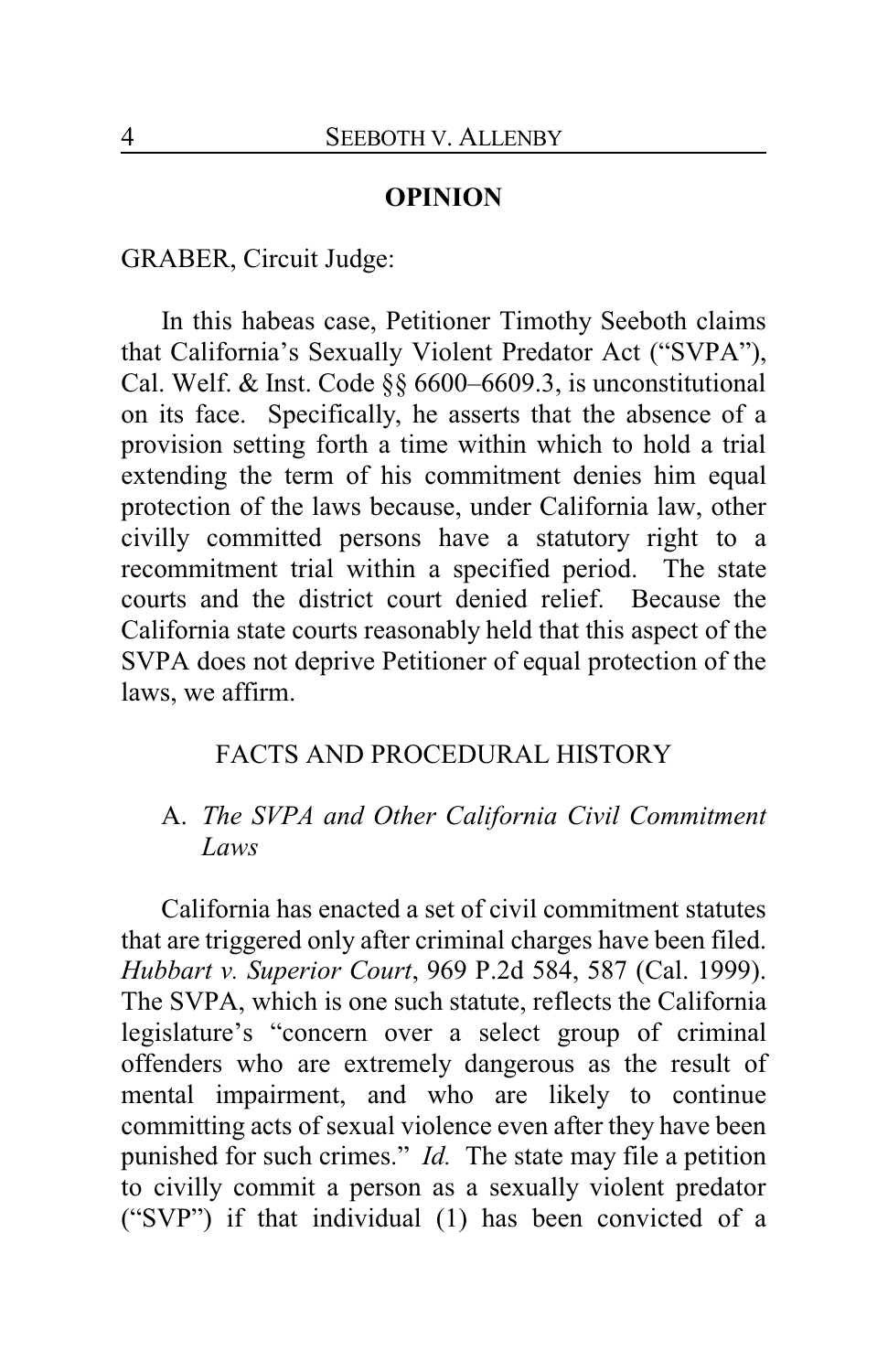sexually violent offense against one or more victims and (2) suffers from a diagnosed mental disorder that makes it likely that he or she will engage in sexually violent criminal behavior in the future.<sup>1</sup> Cal. Welf. & Inst. Code  $\S 6600(a)(1)$ . The SVPA then provides for a probable cause hearing and a jury trial, at which the state must prove beyond a reasonable doubt that the individual meets those criteria. *Id.* §§ 6602–6603; *People v. McKee*, 223 P.3d 566, 574–75 (Cal. 2010).

In its original form, the SVPA provided for commitment for two-year terms. *Orozco v. Superior Court*, 11 Cal. Rptr. 3d 573, 578 (Ct. App. 2004). At the end of each term, and after a new trial, the individual could be recommitted. *Id.* at 578–79. In November 2006, California adopted Proposition 83, which "changed the commitment term for SVPs from renewable two-year periods to an indeterminate period." *Seeboth v. Mayberg*, 659 F.3d 945, 947 (9th Cir. 2011). Thus, for individuals committed or recommitted after 2006, there is no need for future recommitment proceedings. *See Bourquez v. Superior Court*, 68 Cal. Rptr. 3d 142, 144 (Ct. App. 2007) (holding that pending petitions for two-year extensions would be considered petitions for indefinite terms). Proposition 83 also changed the substantive requirements for civil commitment under the SVPA. Before 2006, the SVPA authorized civil commitment only if the person had been convicted of sexually violent offenses against two or more victims. Cal. Welf. & Inst. Code

<sup>&</sup>lt;sup>1</sup> The state may file a commitment petition under the SVPA only while the individual is in custody pursuant to a determinate prison term, as a result of a parole revocation term, or under a special SVPA "hold" that temporarily extends a term of imprisonment or parole. Cal. Welf. & Inst. Code  $§ 6601(a)(2)$ .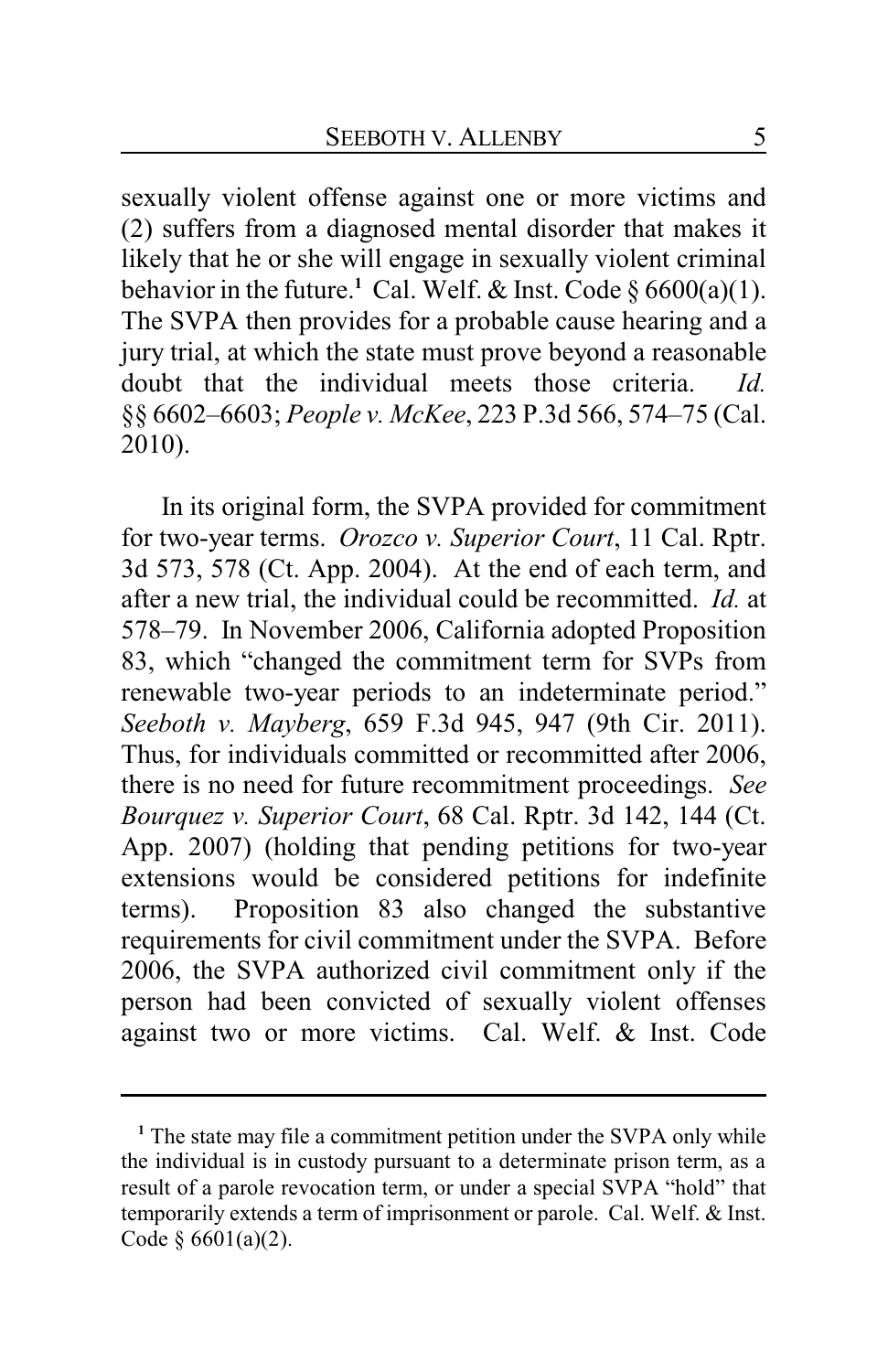§ 6600(a) (1996). After Proposition 83, only one victim was required. 2006 Cal. Legis. Serv. Prop. 83 (West).

An individual also may be committed as a mentally disordered offender ("MDO"). To be committed as an MDO, a person must (1) stand convicted of a crime involving force, violence, or serious bodily injury; and (2) have a severe mental disorder that was a cause of, or an aggravating factor in, the commission of that crime. Cal. Penal Code § 2962; *People v. Collins*, 12 Cal. Rptr. 2d 768, 770 (Ct. App. 1992).

Finally, California law authorizes the civil commitment of an individual who has been found not guilty by reason of insanity ("NGI"). In California, the question of sanity is determined separately, after a conviction. Cal. Penal Code § 1026(a); *In re Moye*, 584 P.2d 1097, 1100 (Cal. 1978). If the individual was insane at the time of the offense and has not regained sanity, the court may commit the person for up to the maximum term of the sentence that could have been imposed for the crime. *Moye*, 584 P.2d at 1100. Civil commitment may extend beyond the period of that maximum sentence if (1) the person was convicted of a felony and (2) the person represents a substantial danger of physical harm to others by reason of a mental disease, defect, or disorder. Cal. Penal Code  $\S$  1026(b)(1).

## B. *Facts and Procedural History in This Case*

Over the course of more than 30 years, [Petitioner] was convicted nine times for crimes involving deviant sexual acts with children. Based on his convictions, [Petitioner] was first determined to be a sexually violent predator ("SVP") in 1997 in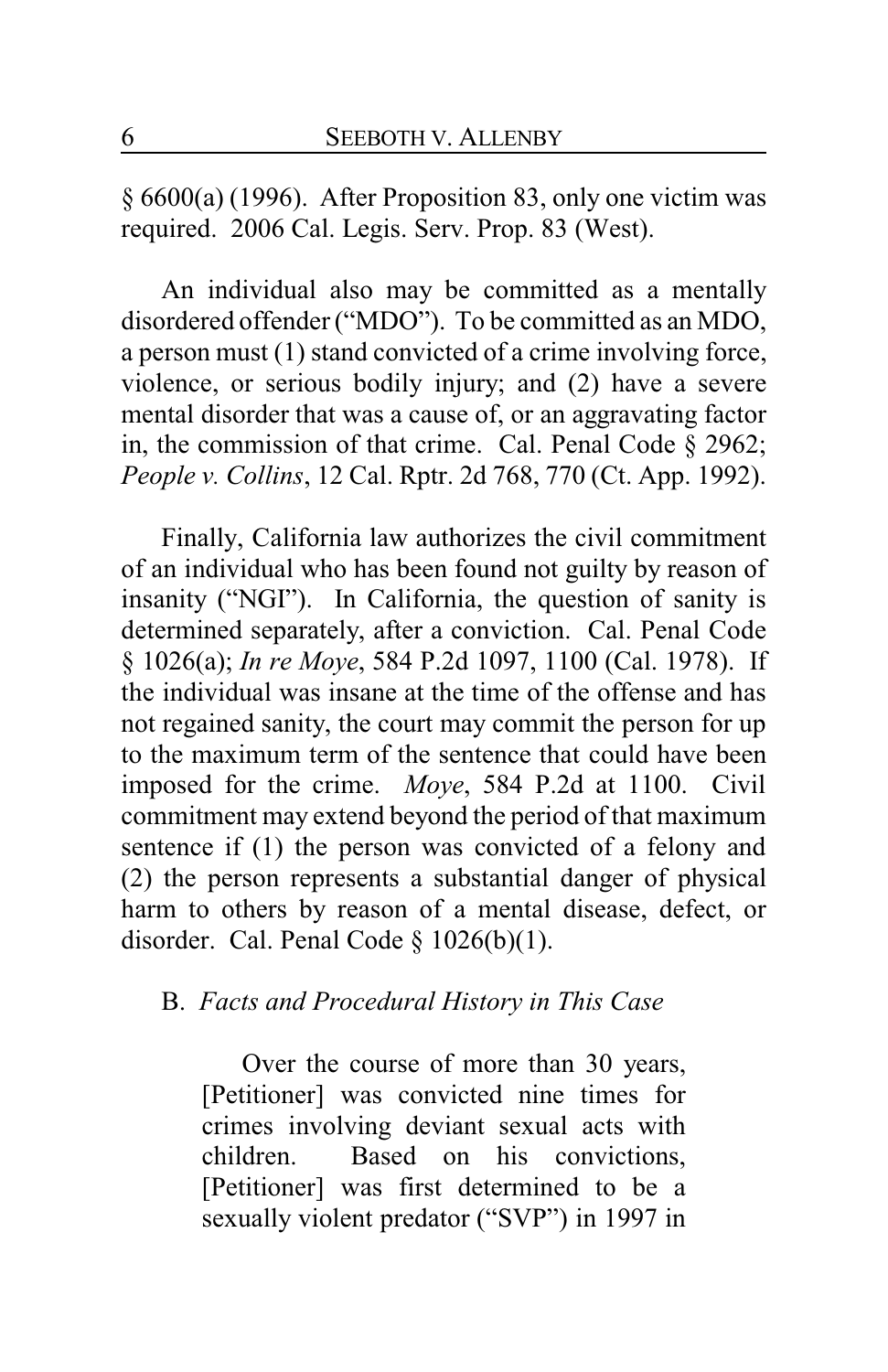a civil jury trial proceeding. He was held for consecutive two-year terms from 1997 until 2005 . . . . While [Petitioner] was still in custody for the 2003–05 term, the California District Attorney filed a petition in May 2005 to extend [Petitioner]'s commitment from the end of that 2003–05 term.

*Seeboth*, 659 F.3d at 946 (citations and footnotes omitted). Petitioner's trial for the 2005 recommitment petition did not take place until September 2010. He currently is in custody because that proceeding resulted in an order committing him for an indefinite term. *Id.* at 947.

In this appeal, Petitioner argues that the SVPA is facially unconstitutional because it fails to establish a time period within which a recommitment trial must occur.**<sup>2</sup>** Petitioner claims that the lack of a timing provision violates the Equal Protection Clause of the Fourteenth Amendment because there is a timing provision in the civil commitment laws that apply to MDOs and NGIs. *See* Cal. Penal Code § 1026.5(b)(4) (providing that an NGI has a right to a trial that commences "no later than 30 calendar days prior to the time the person would otherwise have been released, unless that time is waived by the person or unless good cause is shown"); *id.* § 2972(a) (same for MDOs).

Petitioner filed a state habeas petition in the Sacramento County Superior Court ("Superior Court") asserting, among other claims, that the absence of a timing provision in the SVPA violated his equal protection rights under the federal and state constitutions. The Superior Court denied his equal

<sup>&</sup>lt;sup>2</sup> For simplicity, we refer to such a provision as a "timing provision."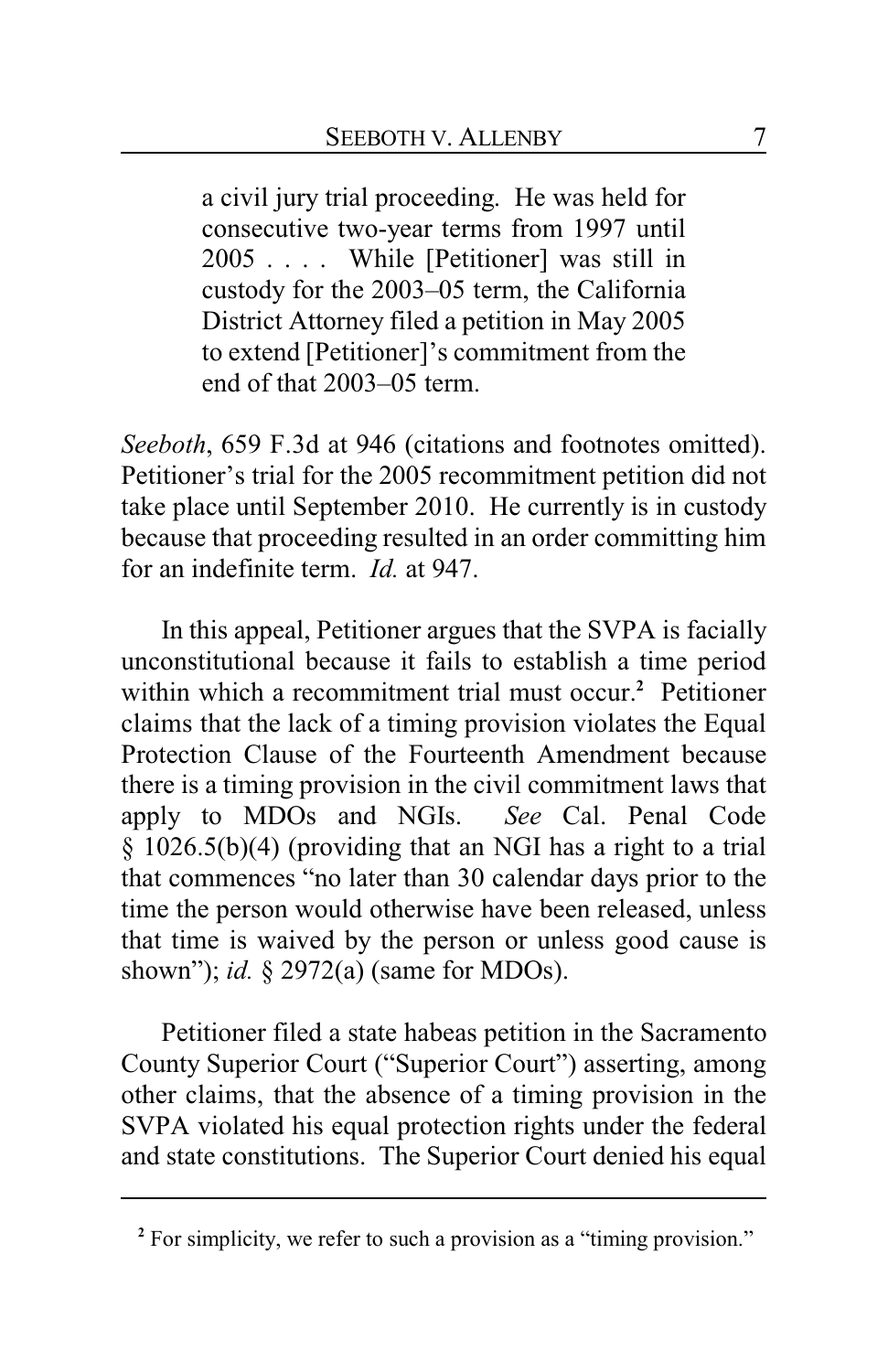protection claim on the merits, holding in part: "Petitioner has not shown that he is similarly situated to the other types of long-term civil commitments." Petitioner next filed a state habeas petition in the California Court of Appeal, which denied the petition without an opinion. Finally, after filing further petitions in Superior Court and the Court of Appeal, Petitioner filed a state habeas petition in the California Supreme Court. The California Supreme Court denied the petition, citing *People v. Duvall (In re Duvall)*, 886 P.2d 1252, 1258 (Cal. 1995), without a narrative explanation.

Petitioner filed a petition for writ of habeas corpus under 28 U.S.C. § 2254. The district court denied the petition, holding that the state courts' rejection of the equal protection claim "cannot be said to have been an unreasonable application of clearly established federal law." Petitioner timely appeals.

#### **DISCUSSION**

We review de novo the district court's denial of habeas relief. *Juan H. v. Allen*, 408 F.3d 1262, 1269 n.7 (9th Cir. 2005). Under the Antiterrorism and Effective Death Penalty Act of 1996 ("AEDPA"), we may not grant habeas relief

> with respect to any claim that was adjudicated on the merits in State court proceedings unless the adjudication of the claim—

> (1) resulted in a decision that was contrary to, or involved an unreasonable application of, clearly established Federal law, as determined by the Supreme Court of the United States; or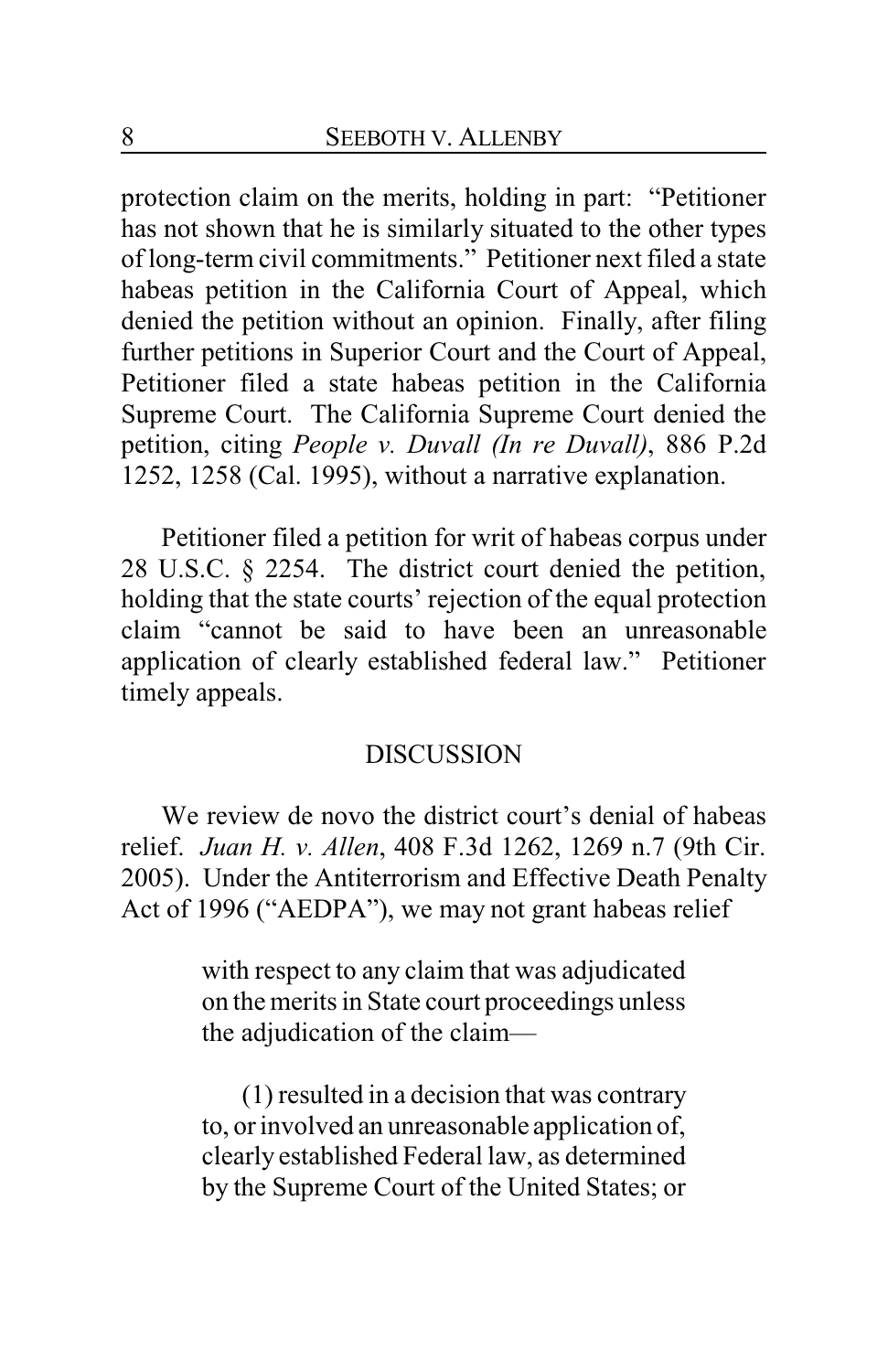(2) resulted in a decision that was based on an unreasonable determination of the facts in light of the evidence presented in the State court proceeding.

28 U.S.C. § 2254(d). Under this deferential standard, we may grant relief only if the state court's decision was "objectively unreasonable." *Williams v. Taylor*, 529 U.S. 362, 409 (2000).

#### A. *Identifying the State Court Decision Under Review*

Our recent decision in *Curiel v. Miller*, 780 F.3d 1201, 1203–04 (9th Cir. 2015), causes us to question which state court decision is the "last reasoned decision" that we must review. *Curiel* suggests that a citation to *Duvall* alone might not constitute sufficient "reasoning" to make the California Supreme Court's order more than a summary denial. *See id.* at 1204–05. We have held that, when a state's highest court summarily denies a habeas petition, we "look through" that denial to the "last reasoned state-court decision," *Cannedy v. Adams*, 706 F.3d 1148, 1158 (9th Cir.), *as amended on denial of rehearing*, 733 F.3d 794 (9th Cir. 2013), *cert. denied*, 134 S. Ct. 1001 (2014), which in this case is the California Superior Court's order. But we need not resolve the question whether a citation to *Duvall* constitutes a reasoned decision because the California Supreme Court and Superior Court decisions share common reasoning that does not apply federal law unreasonably.

It is undisputed that the Superior Court reached the merits of Petitioner's claim, which the court discussed at some length. Petitioner argues, however, that the California Supreme Court dismissed on a procedural ground. If that were so, then we would review Petitioner's claims de novo,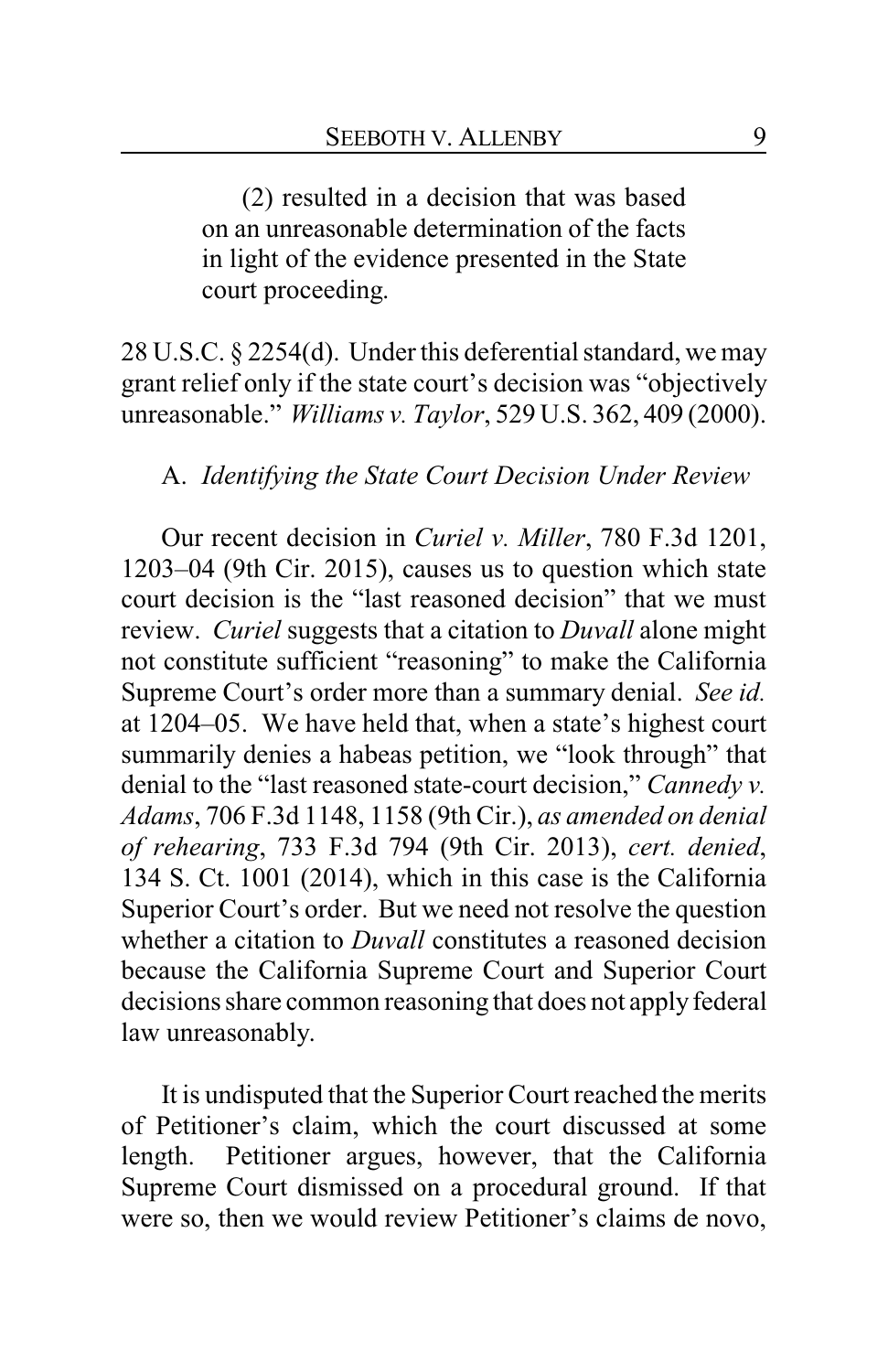in light of the state's failure to raise procedural default. But, in the particular context of this case, we hold that the California Supreme Court's citation to *Duvall* signals that it, too, reached the merits. The page of *Duvall* cited by the California Supreme Court discusses both procedural and substantive requirements for habeas petitioners, including the requirement to plead facts sufficient to state a claim. 886 P.2d at 1258. Petitioner brought a *facial* challenge to the SVPA, which did not require him to allege any facts about his situation beyond the undisputed and properly pleaded fact that he had been civilly committed as an SVP. Thus, in context, a procedural ruling would not have made sense. Accordingly, we interpret the citation to *Duvall* to mean that the California Supreme Court understood Petitioner's equal protection claim, but determined that it lacked merit. *See Chambers v. McDaniel*, 549 F.3d 1191, 1197 (9th Cir. 2008) (holding that, "unless a court expressly (not implicitly) states that it is relying upon a procedural bar, we must construe an ambiguous state court response as acting on the merits of a claim, if such a construction is plausible").**<sup>3</sup>**

**<sup>3</sup>** Petitioner contends that we previously have held that an otherwise unexplained citation to *Duvall* signifies that the state court denied relief on a procedural ground. But the cases that Petitioner cites did not interpret a freestanding citation to *Duvall*; they interpreted a citation to *Duvall* alongside a citation to *Ex Parte Swain*, 209 P.2d 793, 796 (Cal. 1949). We have held that citation to *Duvall* and *Swain together* constitutes "dismissal without prejudice, with leave to amend to plead required facts with particularity." *Cross v. Sisto*, 676 F.3d 1172, 1177 (9th Cir. 2012); *accord Gaston v. Palmer*, 417 F.3d 1030, 1039 (9th Cir. 2005); *King v. Roe*, 340 F.3d 821, 823 (9th Cir. 2003) (per curiam), *abrogated in part on other grounds as recognized in Waldrip v. Hall*, 548 F.3d 729, 733 (9th Cir. 2008). The citations to *Swain* carry particular weight because the *Swain* court discussed the pleading standard and then dismissed the habeas petition *without prejudice*. 209 P.2d at 796; *Cross*, 676 F.3d at 1176. We are not required to interpret a citation to *Duvall*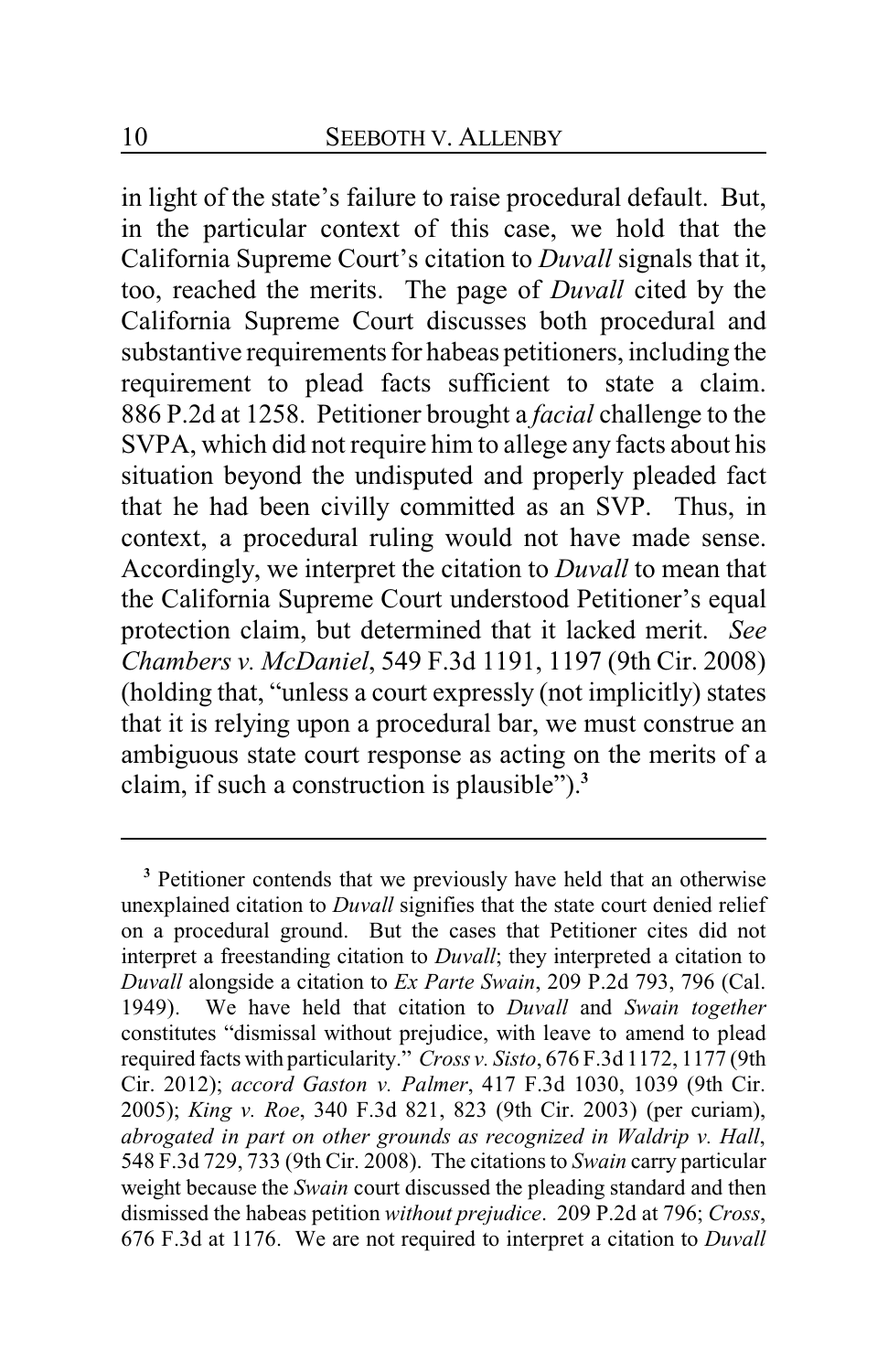The Superior Court held that Petitioner had failed to show that SVPs are "similarly situated" to MDOs and NGIs. The California Supreme Court's broader determination that there was no merit to Petitioner's equal protection challenge encompasses that ruling. Because we hold that the state courts reasonably reached that common conclusion, we need not and do not decide which state court issued the "last reasoned decision." *Barker*, 423 F.3d at 1091. The result is the same whichever decision we review.

# B. *Equal Protection Analysis*

The Fourteenth Amendment prohibits a state from "deny[ing] to any person within its jurisdiction the equal protection of the laws." U.S. Const. amend. XIV, § 1. The Equal Protection Clause does not require identical treatment; rather, it "guarantees that the government will not classify individuals on the basis of impermissible criteria." *Coal. for Econ. Equity v. Wilson*, 122 F.3d 692, 702 (9th Cir. 1997). Because "legislative classifications as a general rule are presumptively valid under the Equal Protection Clause," we ordinarily must uphold a legislative classification if it is "'rationally related to a legitimate state interest.'" *Id.* (quoting *City of Cleburne v. Cleburne Living Ctr.*, 473 U.S. 432, 440 (1985)).

Certain exceptions to that general rule trigger heightened judicial scrutiny. If the classification targets a suspect class or burdens the exercise of a fundamental right, we apply strict scrutiny and ask whether the statute is narrowly tailored to serve a compelling governmental interest. *Wright v. Incline*

alone in the same way that we would interpret citations to both *Duvall* and *Swain*.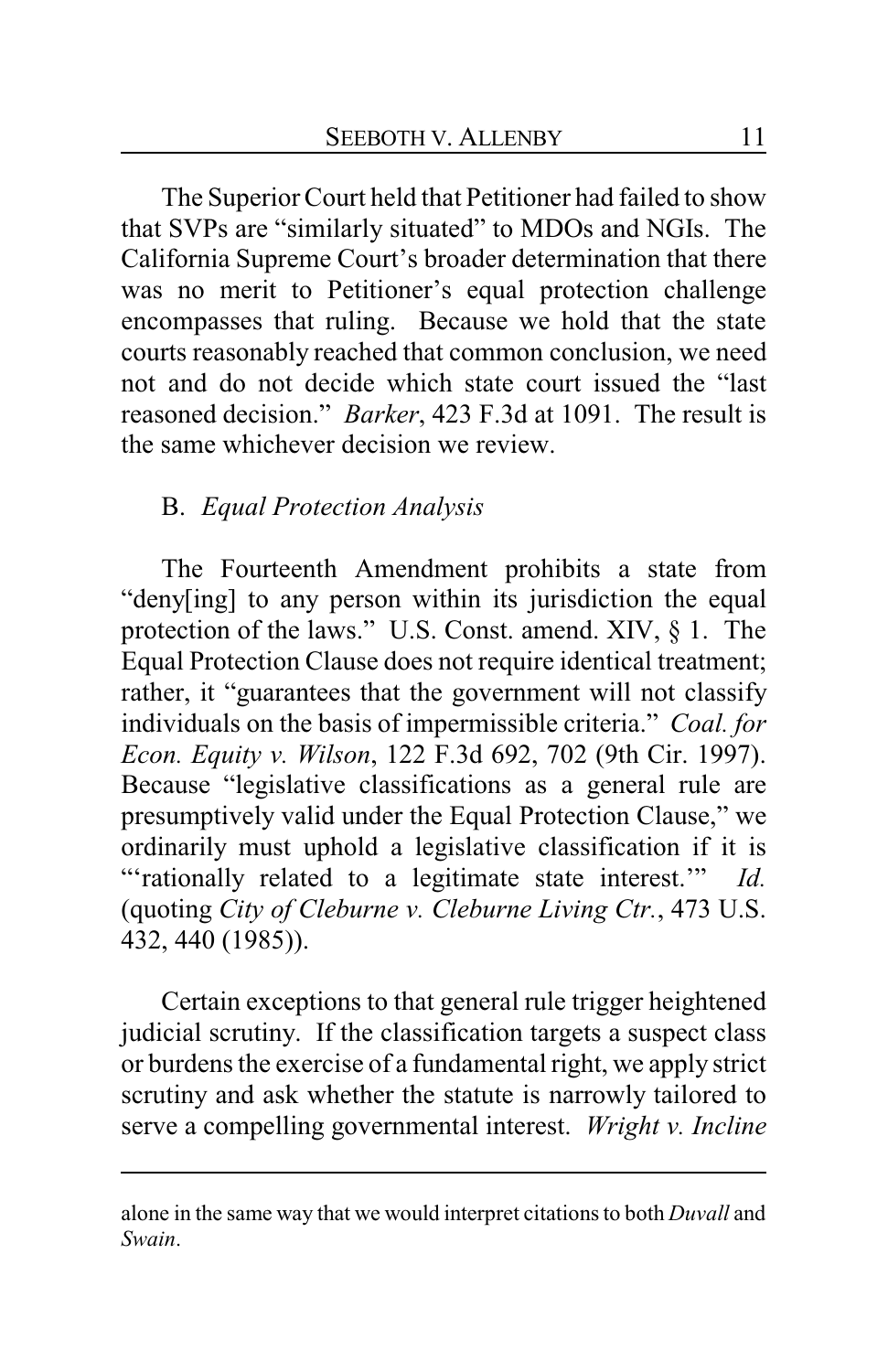*Vill. Gen. Improvement Dist.*, 665 F.3d 1128, 1141 (9th Cir. 2011). If a law discriminates against a quasi-suspect class, it is subject to intermediate scrutiny; to survive a constitutional challenge, such discrimination must substantially relate to an important governmental objective. *Latta v. Otter*, 771 F.3d 456, 479–80 (9th Cir. 2014), *petitions for cert. filed*, 83 U.S.L.W. 3589 (U.S. Dec. 30, 2014) (No. 14-765), (U.S. Jan. 2, 2015) (No. 14-788), *and* (U.S. Apr. 9, 2015) (No. 14- 1214).

Petitioner concedes that the SVPA does not discriminate against a suspect or quasi-suspect class. He contends nevertheless that the state courts were bound to employ heightened scrutiny because civil commitment burdens a fundamental right. It is true that we have suggested, without deciding, that "the rational basis test with a sharper focus" may apply to civil commitment laws. *Hickey v. Morris*, 722 F.2d 543, 546 (9th Cir. 1984) (internal quotation marks omitted). But because we are reviewing the state courts' decision under AEDPA, the question is not what test we would use were we reviewing de novo, but what "clearly established" United States Supreme Court precedent the state courts were bound to apply. *Williams*, 529 U.S. at 412. Although the Supreme Court has characterized civil commitment as a "significant deprivation of liberty," *Addington v. Texas*, 441 U.S. 418, 425 (1979), it also has examined challenges to civil commitment statutes using rational basis review, *see Baxstrom v. Herold*, 383 U.S. 107, 111–12 (1966) (holding that the petitioner was deprived of equal protection of the laws because "there [was] no conceivable basis" for the statutory distinction between two different groups of mentally ill individuals). The Court has never specified clearly what standard of review applies. *United States v. Sahhar*, 917 F.2d 1197, 1201 (9th Cir. 1990);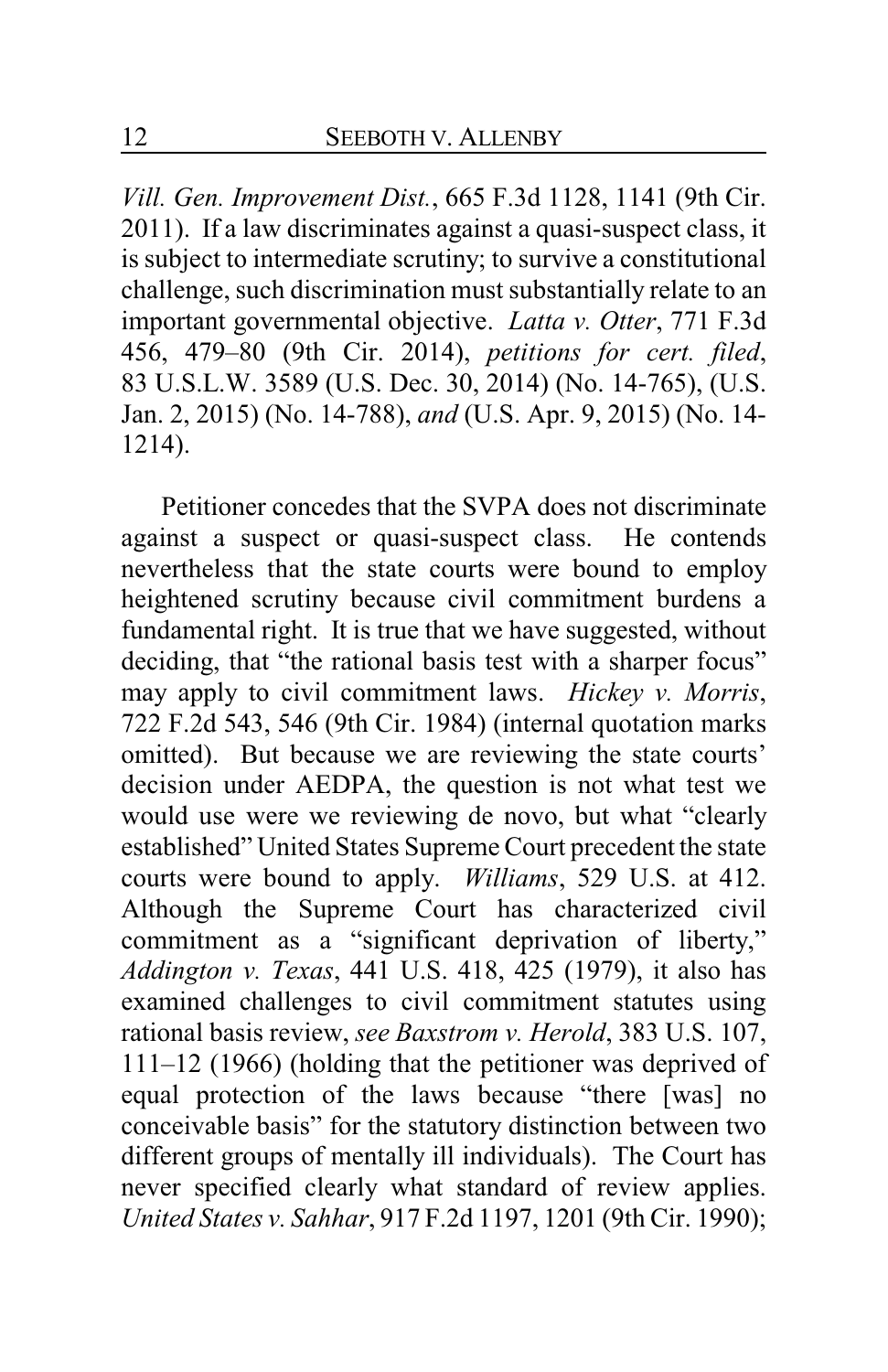*cf. Foucha v. Louisiana*, 504 U.S. 71, 116 (1992) (Thomas, J., dissenting) (criticizing the majority's analysis of a due process challenge to a civil commitment statute because, "[f]irst, the Court never explains whether we are dealing here with a fundamental right, and . . . [s]econd, the Court never discloses what standard of review applies"). Accordingly, state courts reasonablymay apply the rational basis test when considering equal protection challenges to civil commitment  $l$ aws<sup>4</sup>

The state courts held that SVPs are not similarly situated to MDOs and NGIs for the purpose of challenging the lack of a timing provision in the SVPA. That holding amounts to a determination that the state has a constitutionally sufficient reason for treating the groups differently. *See City of Cleburne*, 473 U.S. at 439 ("The Equal Protection Clause . . . essentially . . . direct[s] that all persons similarly situated should be treated alike."). The state courts did not specify which level of scrutiny they applied in adjudicating Petitioner's claim.**<sup>5</sup>** But because the courts reasonably could

**<sup>5</sup>** Petitioner argues that the state courts had to apply strict scrutiny because the California Supreme Court has held that procedural provisions of the SVPA are subject to strict scrutiny. *People v. McKee*, 223 P.3d 566, 588 (Cal. 2010). But the California Supreme Court's decision in *McKee* does not change our evaluation on habeas review, for two reasons. First, our inquiry is whether the state court unreasonably applied clearly

**<sup>4</sup>** Indeed, most federal appellate courts that have addressed the appropriate standard of review for equal protection challenges to civil commitment statutes have held that rational basis review applies. *United States v. Timms*, 664 F.3d 436, 446–47 (4th Cir. 2012); *United States v. Carta*, 592 F.3d 34, 44 (1st Cir. 2010); *Varner v. Monohan*, 460 F.3d 861, 865 (7thCir. 2006); *United States v. Weed*, 389 F.3d 1060, 1071 (10thCir. 2004). *But see Francis S. v. Stone*, 221 F.3d 100, 111–12 (2d Cir. 2000) (concluding that "[s]ome form of intermediate level scrutiny" applies).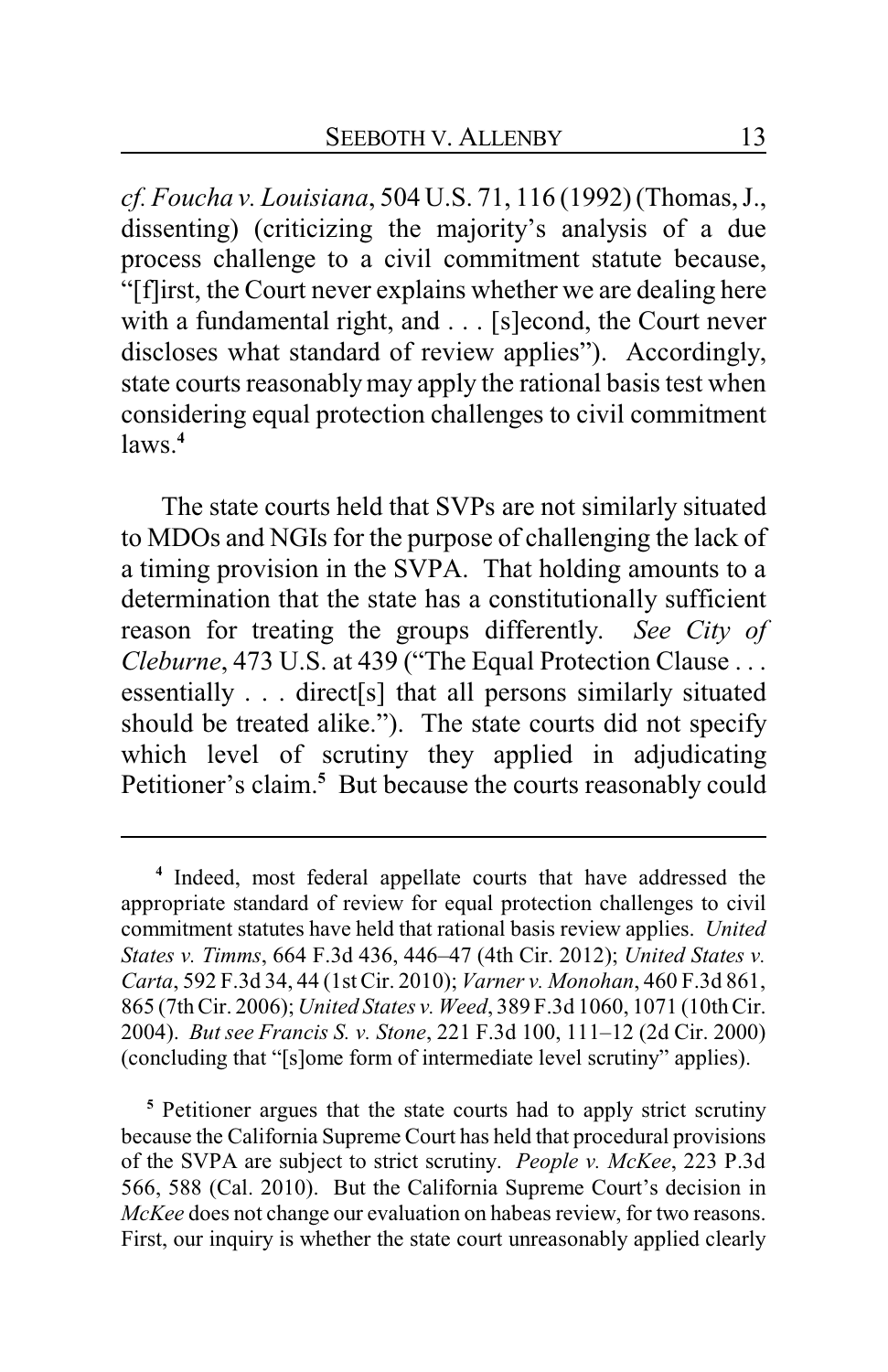have used the rational basis standard, we cannot grant habeas relief unless Petitioner shows that it was objectively unreasonable to conclude, *Williams*, 529 U.S. at 409, that there was a rational relationship between the differential treatment and a legitimate governmental purpose, *Coal. for Econ. Equity*, 122 F.3d at 702. He cannot carry that heavy burden.

The state's interest in preventing violent crime is more than legitimate; it is compelling. *United States v. Salerno*, 481 U.S. 739, 749 (1987). The narrower question is whether it was objectively unreasonable for the state courts to hold that the state legislature had a rational reason to distinguish between individuals who have been found to be mentally ill and dangerous (MDOs and NGIs) and individuals who have been found to be mentally ill and *sexually* dangerous (SVPs). With respect to the procedural steps in the civil recommitment process that are at issue here, the state court reasonably concluded that California may make such a distinction. *See Thielman v. Leean*, 282 F.3d 478, 485 (7th Cir. 2002) ("[I]t is not unreasonable for the State to believe that a person with a mental disorder of a sexual nature is qualitativelymore dangerousthan another mental patient who nonetheless threatens danger to himself or others."); *see also Kansas v. Hendricks*, 521 U.S. 346, 364–65 (1997)

established *federal* law. 28 U.S.C. § 2254(d)(1). A state court decision cannot change the content ofthat law. *Williams*, 529 U.S. at 412. Second, *McKee* could not have bound the state court to apply a particular level of scrutiny here, even ifits holding were otherwise relevant, because it issued nine months after the California Supreme Court denied relief in Petitioner's case. *See Williams*, 529 U.S. at 390 (stating that, under AEDPA, a habeas petitioner may challenge a state court's application of a rule of law only if that rule was "clearly established at the time [the] state-court conviction became final").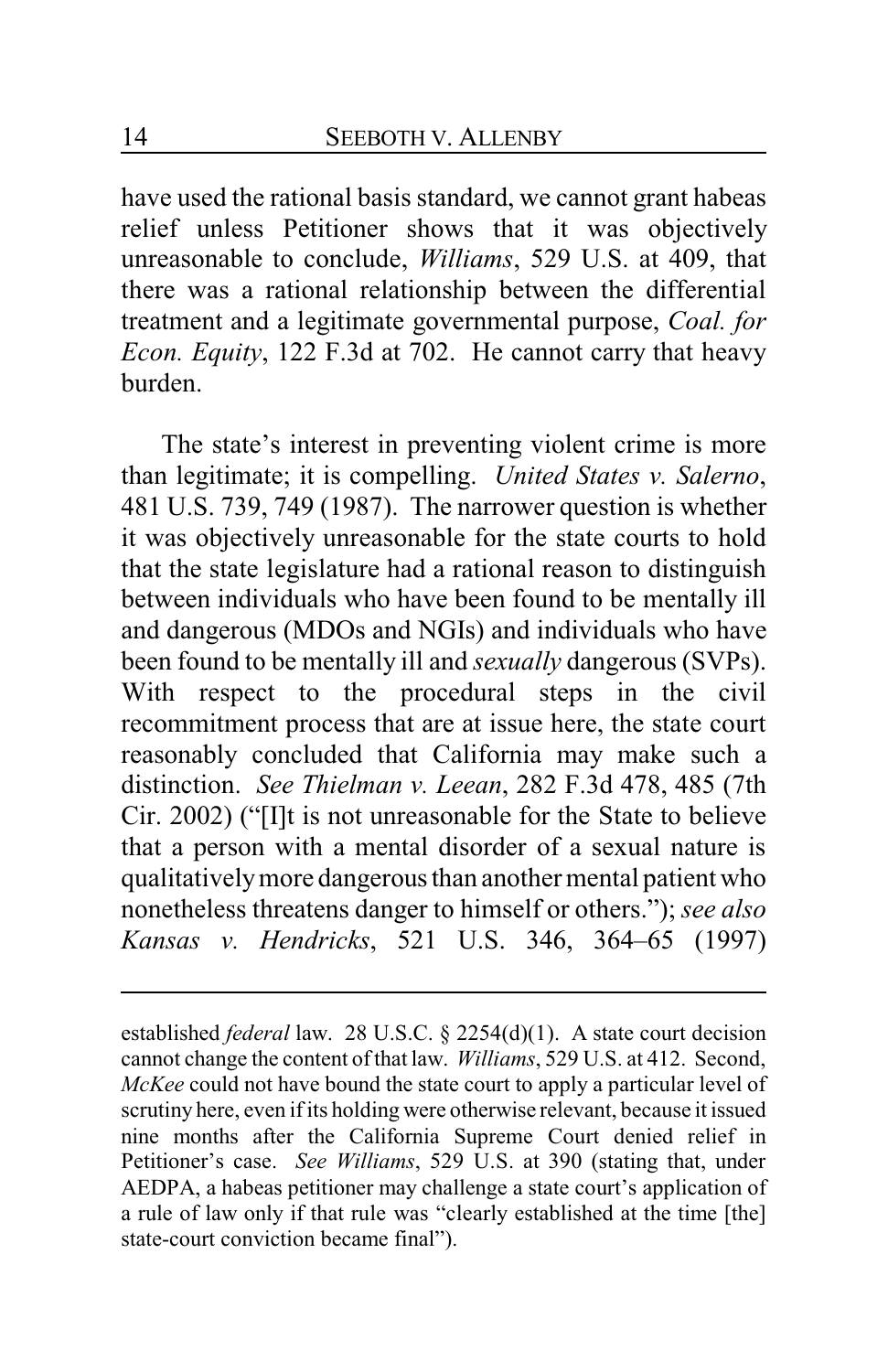(upholding Kansas' civil commitment law for sexually violent predators against a due process challenge, in part because the law applied to a "narrow class of particularly dangerous individuals").

Petitioner argues that the state's sole justification for treating SVPs differently from other violent offenders who are civilly committed is that sexually violent offenders have a higher recividism rate than do other violent offenders. He claims that insufficient data support that assertion. But even assuming equal rates of recidivism, it is not unreasonable to conclude, as the Seventh Circuit has, that a state rationally may decide that sexually violent crime is qualitatively more dangerous than other kinds of violent crime. *Thielman*, 282 F.3d at 485; *cf. ACLU of Nev. v. Masto*, 670 F.3d 1046, 1057 (9th Cir. 2012) (holding that, even in the absence of evidence of a higher recidivism rate for sex offenders, there is a "legitimate public safety interest in monitoring sexoffender presence in the community").

Moreover, the nature of the crime is not the only difference between SVPs, on the one hand, and MDOs and NGIs, on the other. Unlike the MDO statute or the NGI statute, the version of the SVPA in effect when Petitioner's recommitment was initiated required that the *particular* offender already had been convicted of sexually violent offenses against *at least two* victims. Cal. Welf. & Inst. Code § 6600(a) (2000). It was not unreasonable for the state courts to conclude that a state legislature rationally may decide that a person who has committed sexually violent offenses against more than one victim is more likely to recidivate than is a person who has been convicted of a single crime against a single victim or a single felony that need not involve a direct victim.